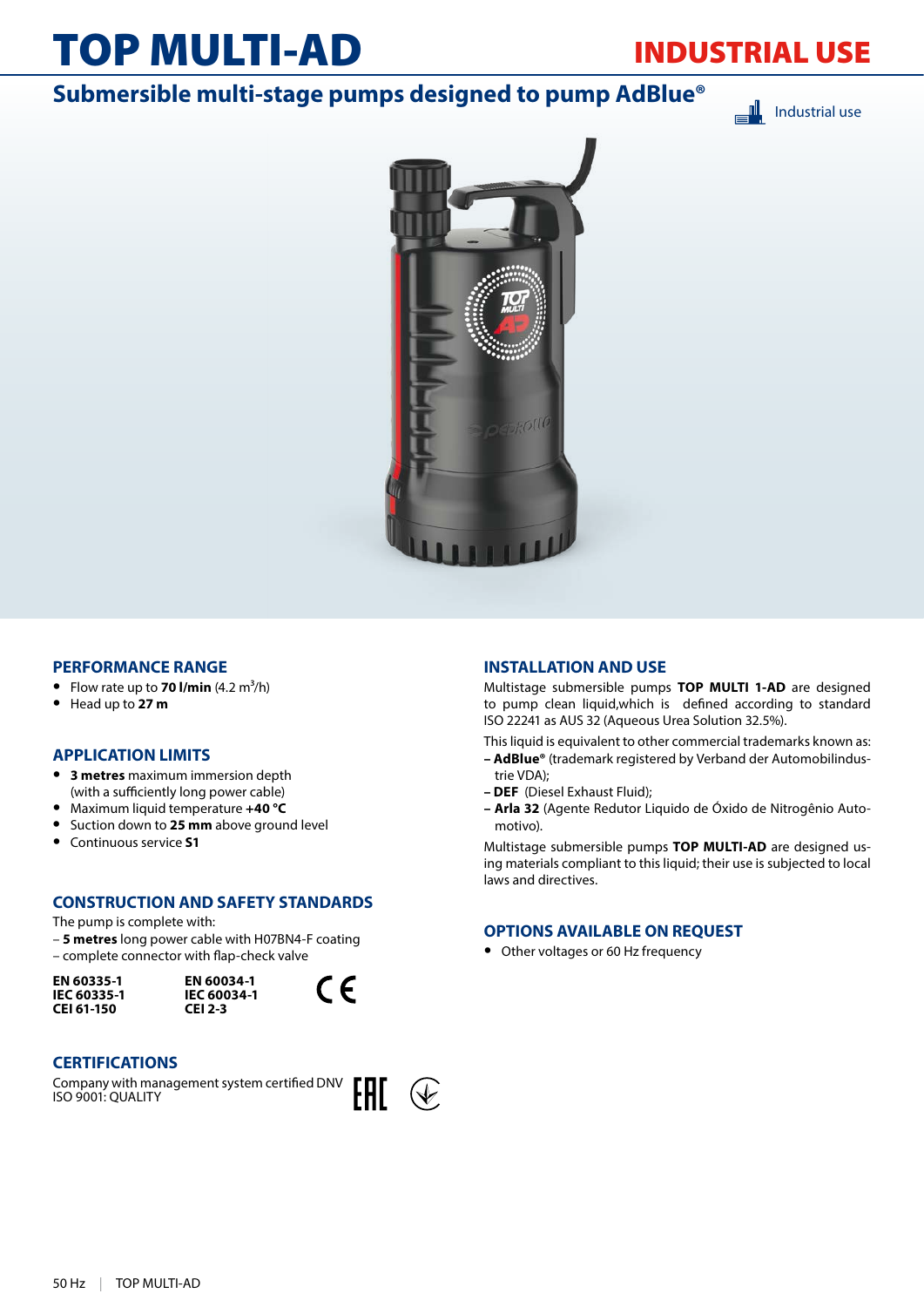

### **CHARACTERISTIC CURVES AND PERFORMANCE DATA 50 Hz n= 2900 min-1**



| <b>MODEL</b>          |      | POWER (P2) | $m^3/h$         | 0  | 0.6 | 1.2  | 1.8  | 2.4  | 3.0                  | 3.6 | 4.2 |
|-----------------------|------|------------|-----------------|----|-----|------|------|------|----------------------|-----|-----|
| Single-phase          | kW   | <b>HP</b>  | O<br>l/min      | 0  | 10  | 20   | 30   | 40   | 50                   | 60  | 70  |
| <b>TOP MULTI 1-AD</b> | 0.37 | 0.50       | <b>H</b> metres | 27 | 25  | 22.5 | 19.5 | 16.5 | 1 <sup>2</sup><br>כו | q   |     |

**Q** = Flow rate **H** = Total manometric head Tolerance of characteristic curves in compliance with EN ISO 9906 Grade 3B.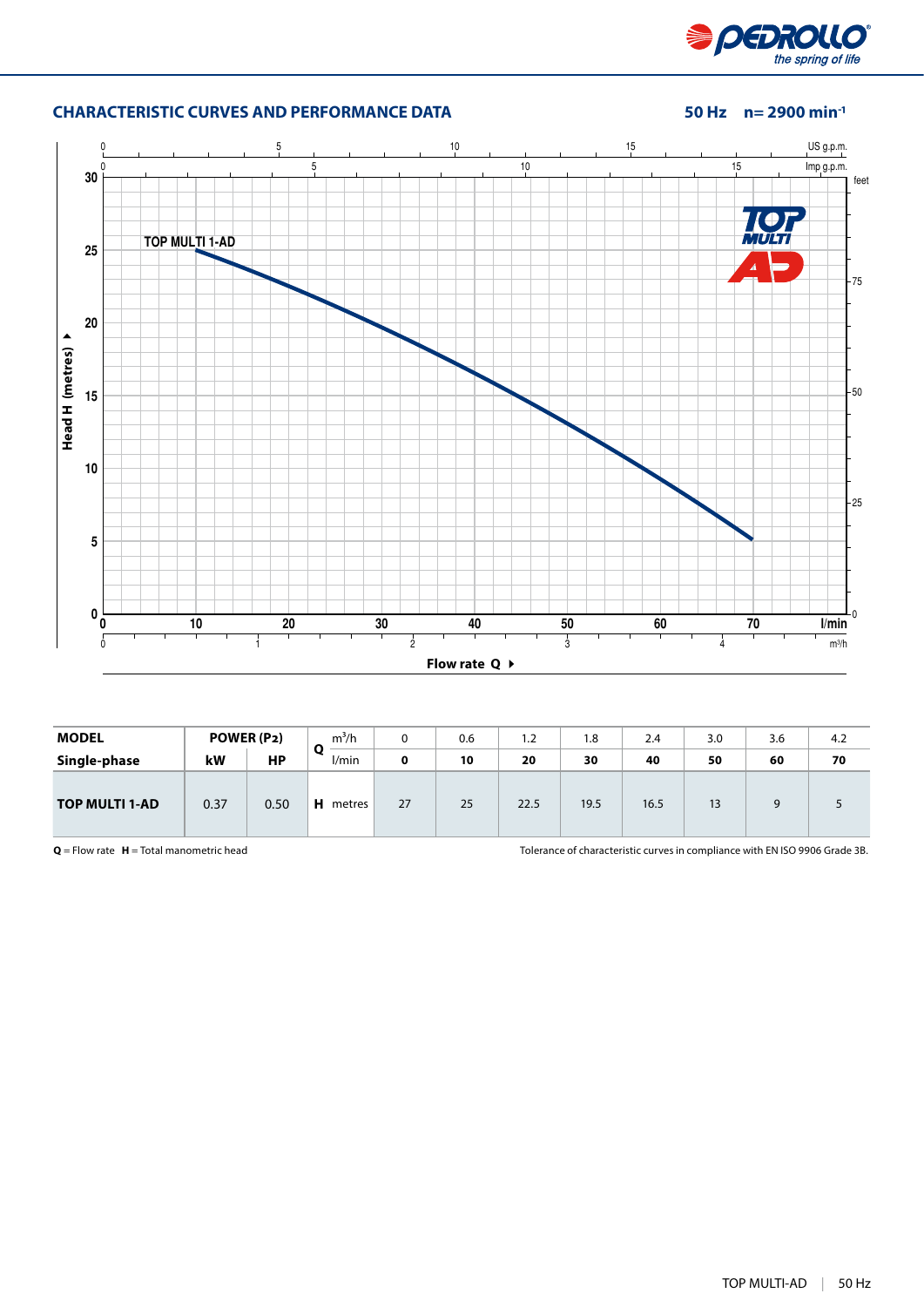# TOP MULTI-AD

|    | <b>POS. COMPONENT</b>     | <b>CONSTRUCTION CHARACTERISTICS</b>                                                                    |
|----|---------------------------|--------------------------------------------------------------------------------------------------------|
| 1  | <b>DELIVERY BODY</b>      | Glass fibre reinforced technopolymer complete with threaded delivery port in compliance with ISO 228/1 |
| 2  | <b>SUCTION FILTER</b>     | Glass fibre reinforced technopolymer                                                                   |
| 3. | <b>STAGE CASING</b>       | Glass fibre reinforced technopolymer                                                                   |
| 4  | <b>IMPELLER</b>           | Noryl FE1520PW                                                                                         |
| 5. | <b>DIFFUSER</b>           | Noryl FE1520PW complete with anti-wear ring                                                            |
| 6  | <b>VANE DIFFUSER</b>      | Glass fibre reinforced technopolymer                                                                   |
| 7  | <b>MOTOR CASING</b>       | Stainless steel AISI 304                                                                               |
| 8  | <b>MOTOR CASING PLATE</b> | Stainless steel AISI 304                                                                               |
| 9  | <b>MOTOR SHAFT</b>        | Stainless steel AISI 431                                                                               |
|    |                           |                                                                                                        |

### **SHAFT WITH DOUBLE SEAL**

| Seal        | Shaft             | <b>Materials</b> |                 |             |          |  |
|-------------|-------------------|------------------|-----------------|-------------|----------|--|
| Model       | Diameter          | Stationary ring  | Rotational ring | Elastomer   | Metals   |  |
| STA-12R SGE | $\emptyset$ 12 mm | Silicon carbide  | Graphite        | <b>EPDM</b> | AISI 304 |  |
|             |                   |                  |                 |             |          |  |

- **LIP SEAL Ø 12** x **Ø 19** x **H 5** mm
- **BEARINGS 6201 ZZ C3E / 6201 ZZ C3E**

### **CAPACITOR**

| Capacitance              |                   |  |
|--------------------------|-------------------|--|
| (230 V or 240 V)         | (110 V)           |  |
| <b>10</b> $\mu$ F 450 VL | 16 $\mu$ F 250 VL |  |

### **ELECTRIC MOTOR**

### **TOP MULTI 1-AD**: single-phase 230 V - 50 Hz

with thermal overload protector incorporated into the winding.

- Insulation: class F
- Protection: IP X8

#### **HANDLE ASSEMBLY** (resin sealed)

Complete with **5 metres** long "H07BN4-F" power cable

### **PIPE COUPLING**

Threaded 1¼" in compliance with ISO 228/1, complete with flap-check valve

(Included in the equipment)